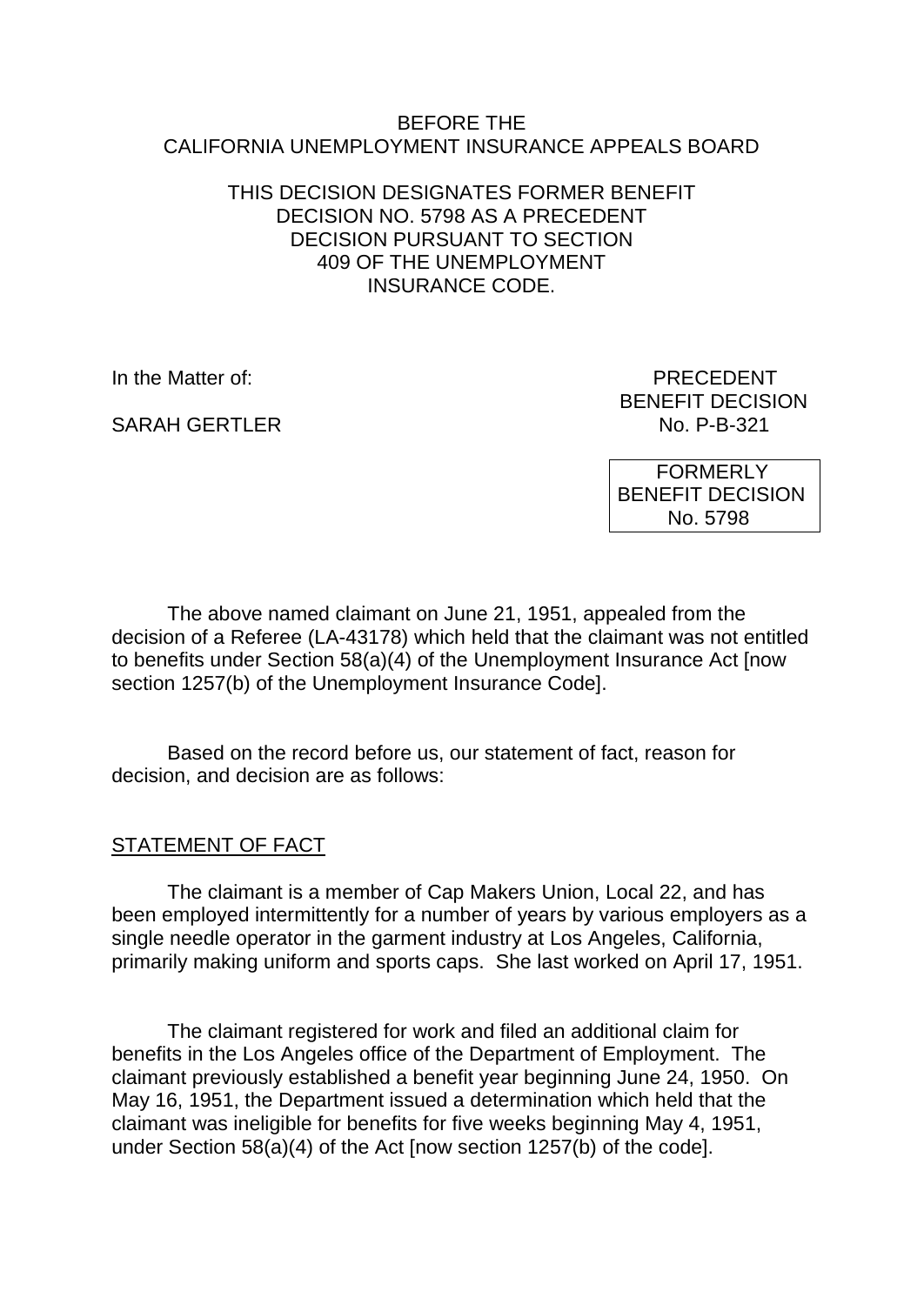The Avalon Headwear Company was a party to a collective bargaining agreement with the claimant's union. The claimant had worked on various occasions for this company, the last occasion having been from January 14, 1951, to January 19, 1951, at a wage of \$1.15 per hour. On some undisclosed date after January 19, 1951, and prior to May 7, 1951, the collective bargaining agreement had been mutually modified by the parties to provide a two and one-half percent increase in wages to members of the claimant's union working for the company. On or about May 7, 1951, the company requested the union to send the claimant to it for work at the same wage that she had worked for in January, 1951. The union refused to send the claimant to work for the company unless the employer agreed to pay the claimant the wage provided for in the collective bargaining agreement as modified after the claimant had last worked for the company. The company refused to so agree and placed a request for the claimant's services with the Department of Employment. On May 7, 1951, the Department referred the claimant to work with the company. The claimant then telephoned the company and inquired about the rate of pay the company was willing to pay and was advised that her pay would be \$1.15 per hour, the same as she had received in January, 1951. The claimant thereupon refused the offer of employment.

## REASON FOR DECISION

Section 58(a)(4) of the Act [now section 1257(b) of the code] provides that a claimant shall be disqualified for benefits if, without good cause, he has refused to accept suitable employment when offered to him. In the present case the work offered to the claimant was suitable work and the only issue presented is whether or not the claimant had good cause for refusing it.

The term "good cause" is not defined in the Act or in the regulations of the Director of Employment. "Good cause" is a relative term and must be decided according to the facts and circumstances of each particular case. The mere advancing of an excuse is not sufficient to constitute "good cause"; there must be a substantial and compelling reason for the action taken (Benefit Decision No. 5539).

In Benefit Decision No. 5561 we held that a claimant had good cause for voluntarily leaving work within the meaning of Section 58(a)(1) of the Act [now section 1256 of the code] where the employer refused to pay her wages at the rate specified in a collective bargaining agreement in effect between the employer and a union of which the claimant was a member. We believe that the principle and reasoning in that case are applicable here and that the